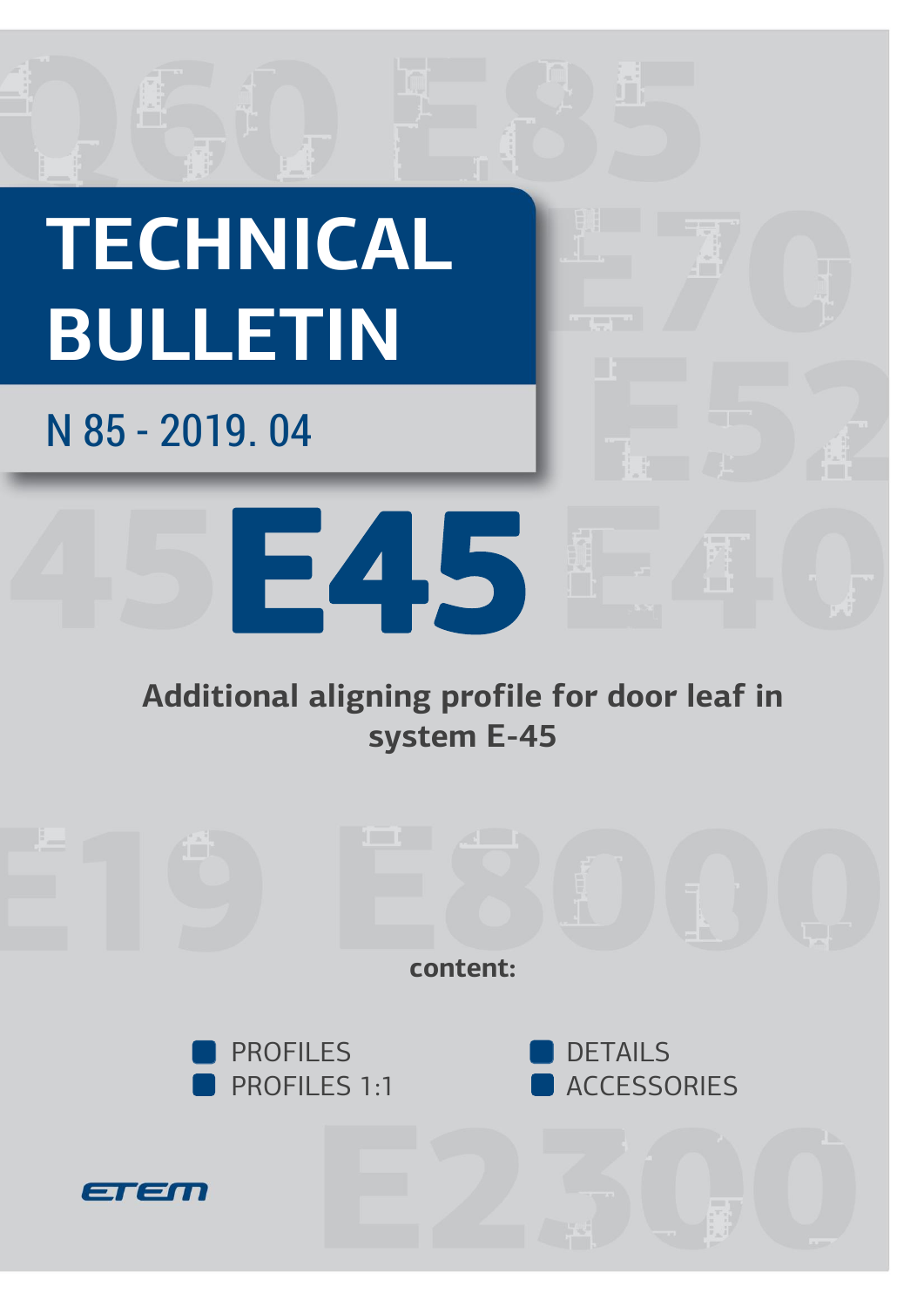| opening system with thermal break |                         |                                       |      |               |         | <b>E45</b>                            |  |
|-----------------------------------|-------------------------|---------------------------------------|------|---------------|---------|---------------------------------------|--|
| code                              | profile<br>$x_{-}$      | weight<br>length<br>moment of inertia | code | ÎУ<br>$x_{-}$ | profile | weight<br>length<br>moment of inertia |  |
| E40622                            | 米米 10.3<br>$*$ 36.3 $*$ | 282 g/m<br>L=6.01 m                   |      |               |         |                                       |  |
|                                   |                         |                                       |      |               |         |                                       |  |
|                                   |                         |                                       |      |               |         |                                       |  |
|                                   |                         |                                       |      |               |         |                                       |  |
|                                   |                         |                                       |      |               |         |                                       |  |
|                                   |                         |                                       |      |               |         |                                       |  |
|                                   |                         |                                       |      |               |         |                                       |  |
|                                   |                         |                                       |      |               |         |                                       |  |

 $\overline{1}$ 



٦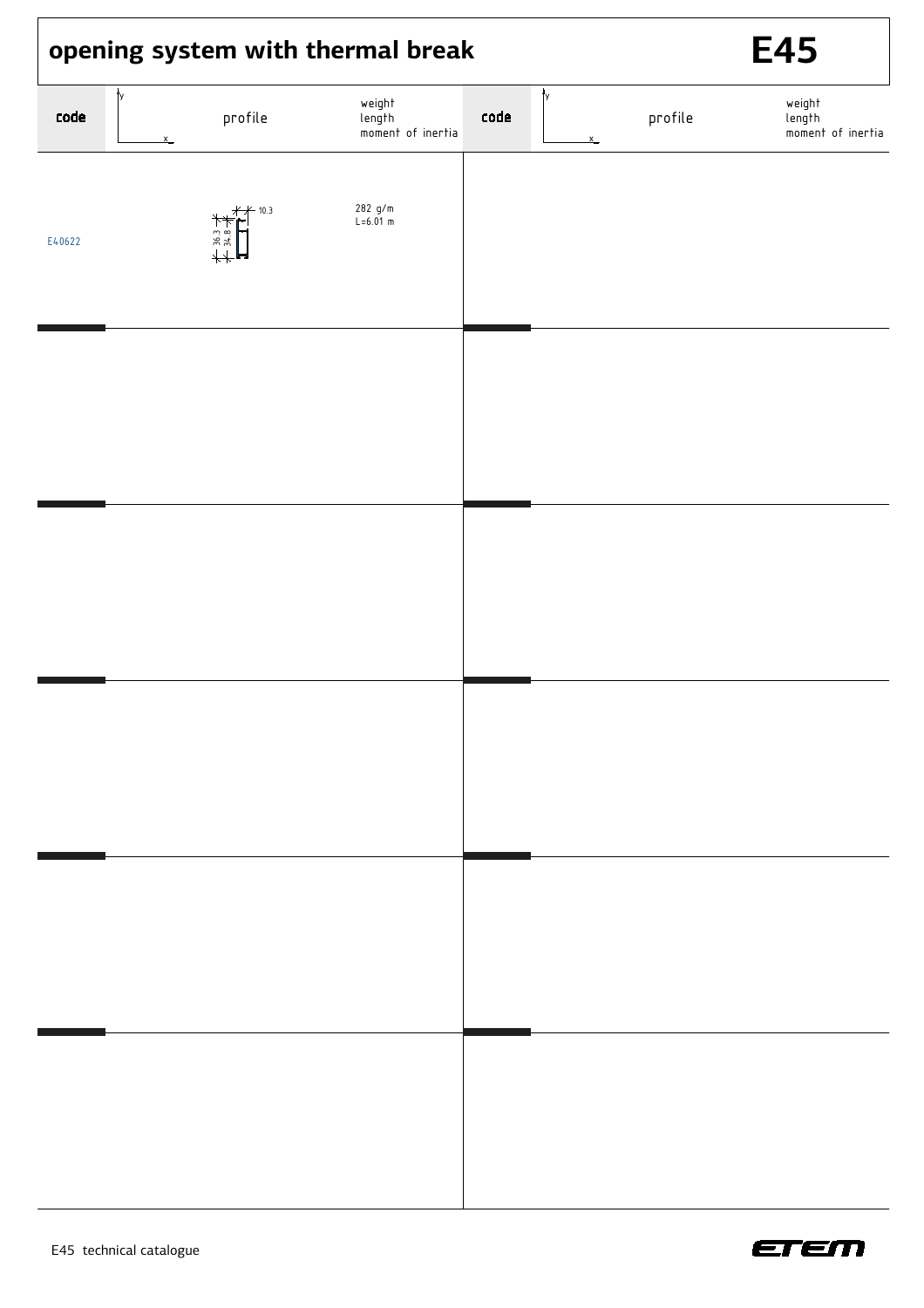E40622 282 g/m



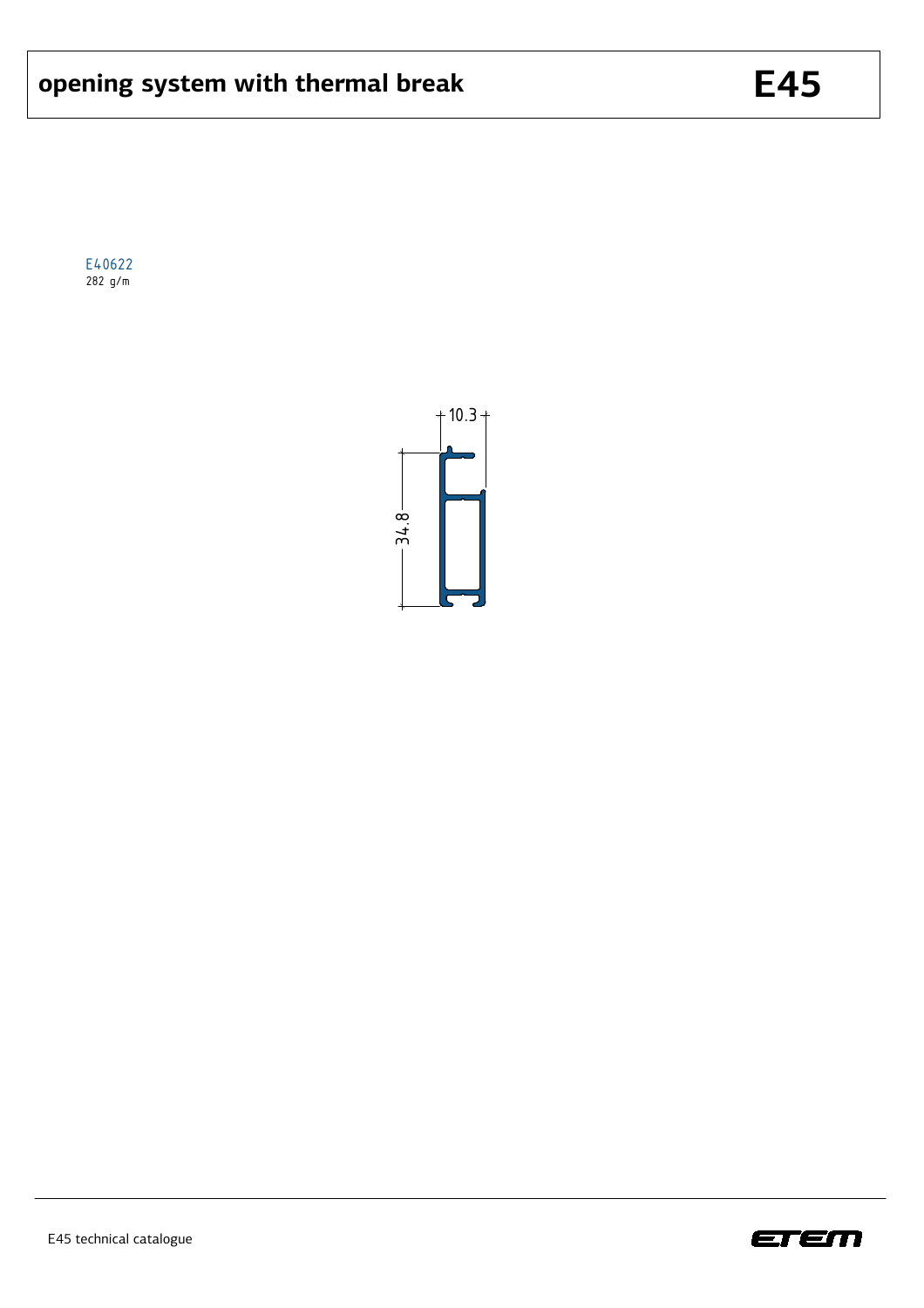



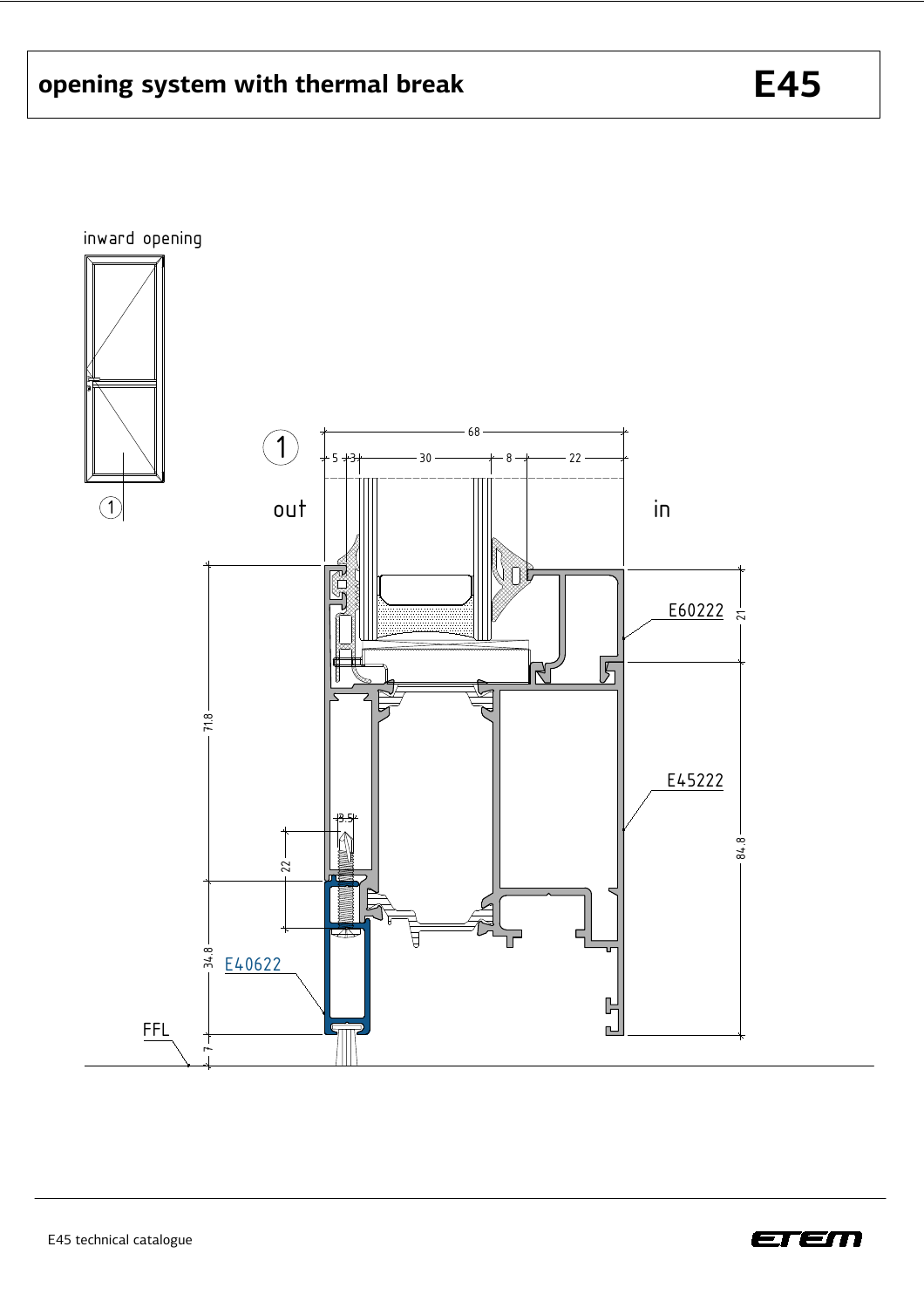

**E45**

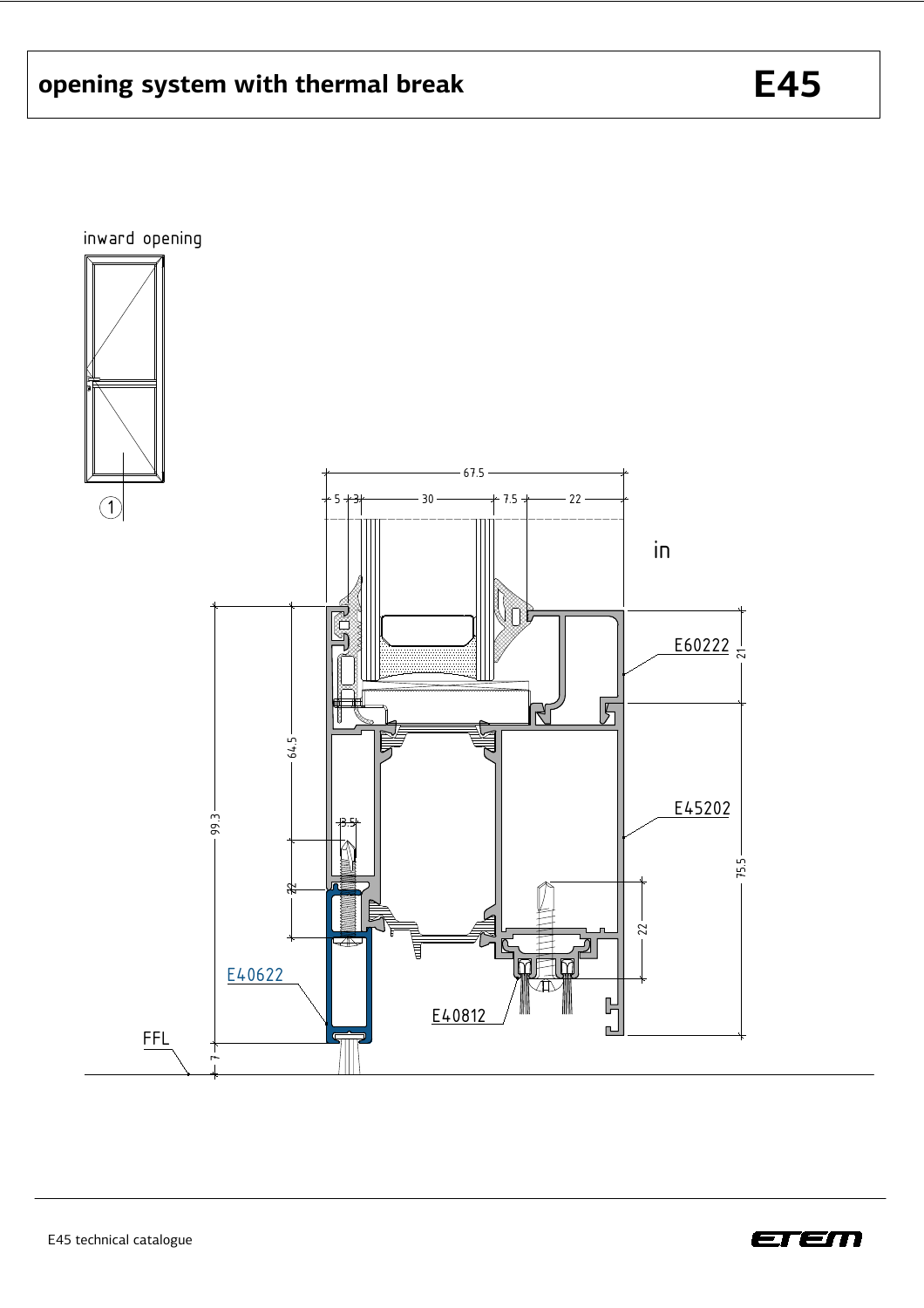

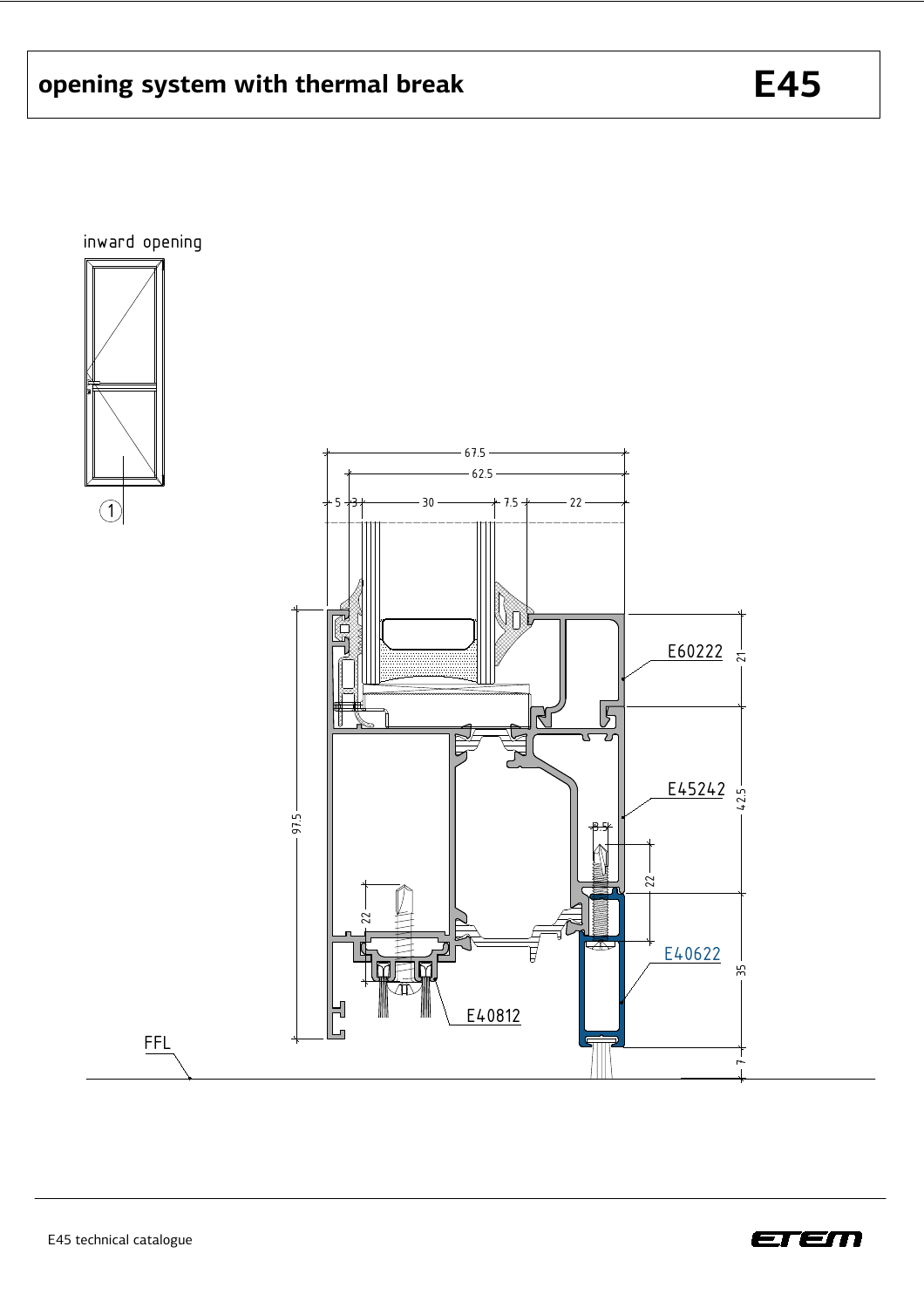

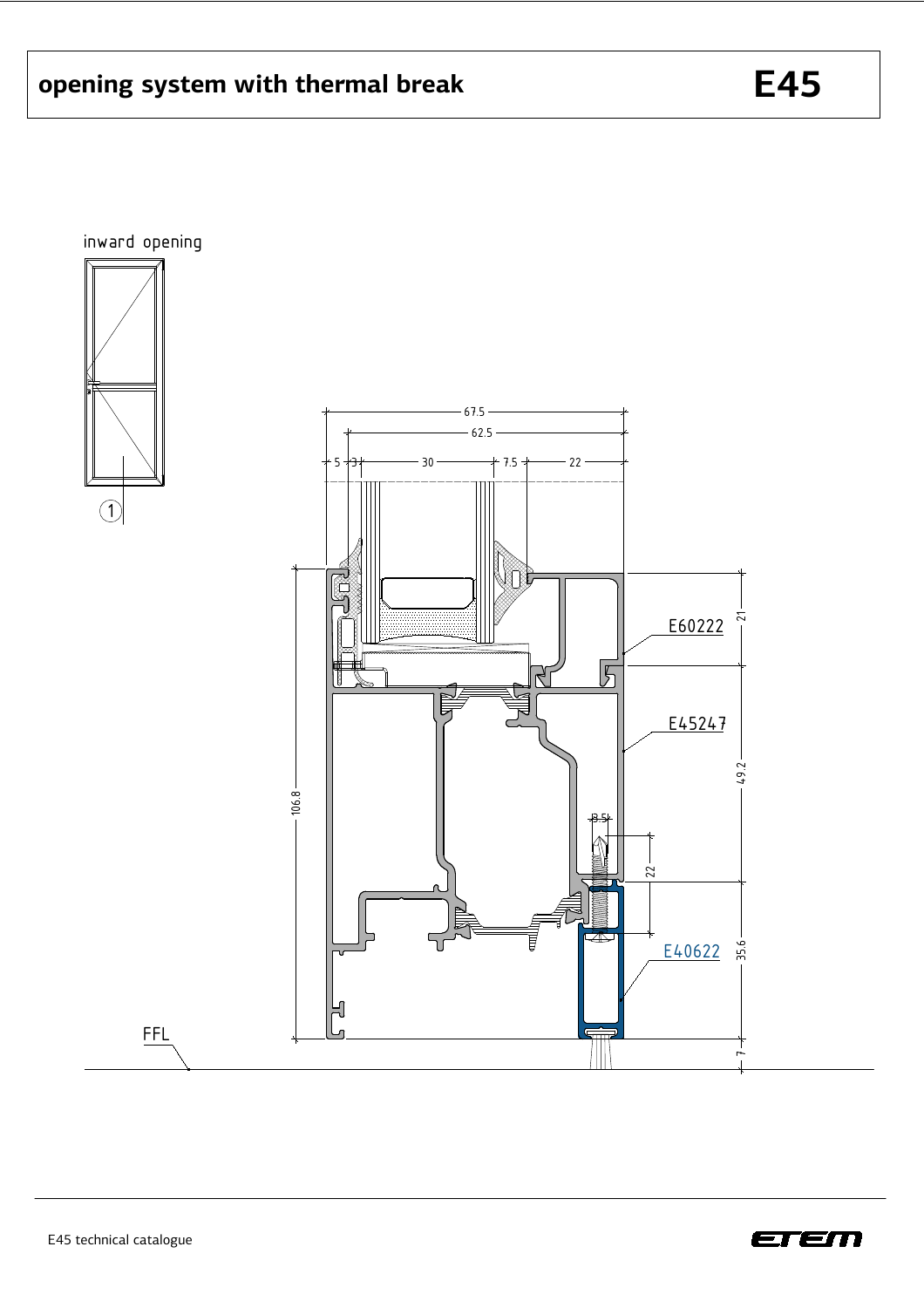